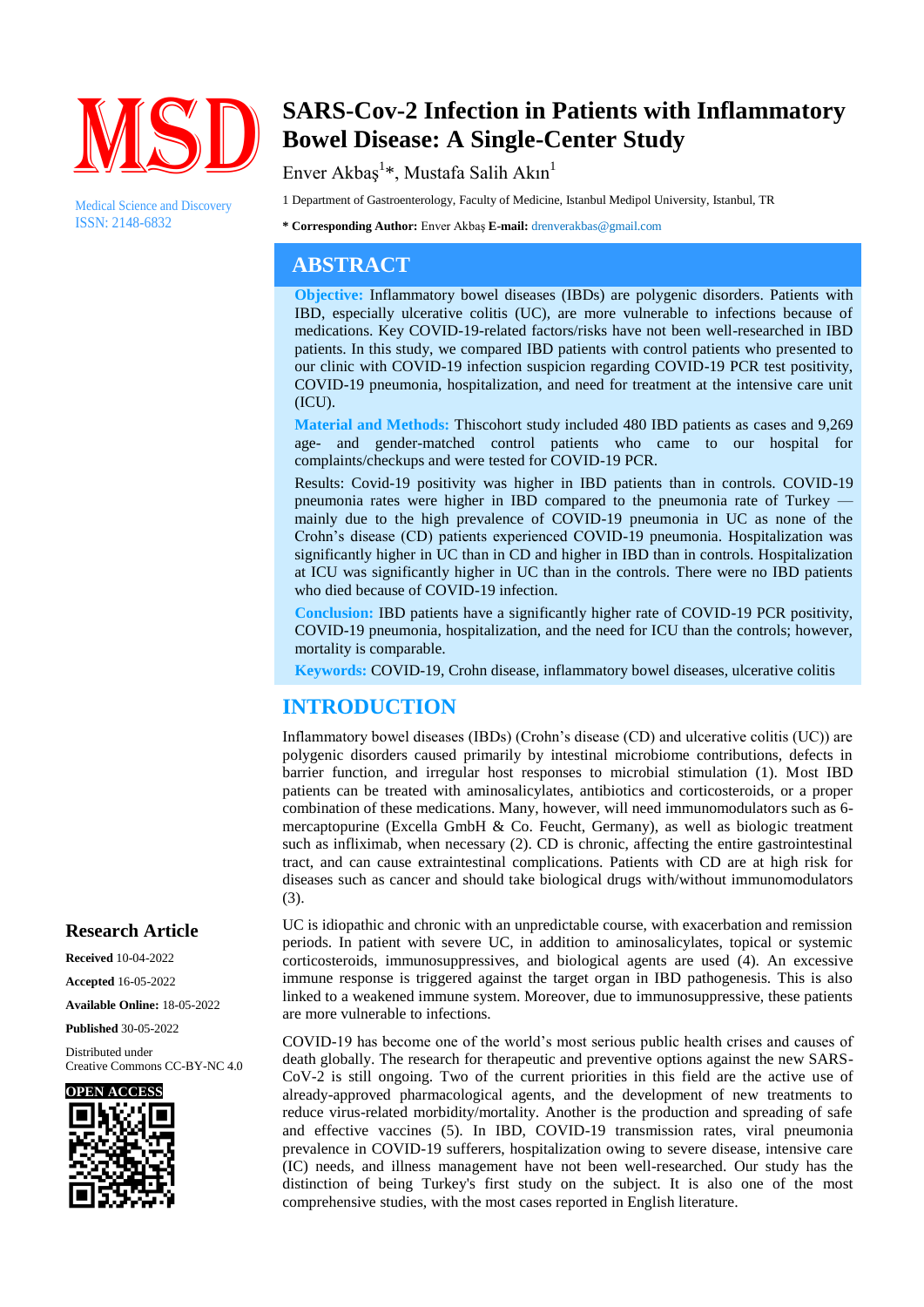# **MATERIAL and METHODS**

This study was conducted to collect data on COVID-19 infection in 954 IBD patients followed up on at our center from 2014 to 2021. It is based on analysis of data from patients with IBD who were followed up by our center and underwent the COVID-19 PCR test because of complaints for Covid-19-like symptoms.

As a control group, 9,269 patients were age- and gendermatched to our IBD patients from 14,520 patients who presented to our center for various complaints or checkup purposes and underwent COVID-19 PCR testing between December 2020 and March 2021. The aim was to compare the IBD patients (i.e., cases) with the control cohort in terms of COVID-19 test positivity, COVID-19 pneumonia frequency, hospitalization due to COVID-19, need for IC and intubation, and, if applicable, fatality rates. COVID-19 pneumonia rates could be detected in the IBD group but not in the controls because not all patients testing positive had lung computed tomography (CT) scans. Therefore, the pneumonia rates in IBD were compared to the general average reported by the Turkish Ministry of Health as Turkey's overall Covid-19-related pneumonia status.

Ethical approval was provided by the Ethics Committee of Istanbul Medipol University Hospitals, on 10 March 2021 (decision No:267). Moreover, permission was received from the Turkish Ministry of Health for anonymous analysis of recorded patient data. All procedures were in accordance with the ethical standards of the committee on human experimentation and with the Helsinki Declaration of 1964 and later versions.

#### **Statistical Analysis**

Data were analyzed using SAS ®Version 9.4 (Carry, North Carolina, USA). Continuous variables were presented as mean±standard deviation, and categorical variables as overall or subgroup-specific frequencies and percentages. Relations between pairs of categorical factors were analyzed through Chi-Square/Fisher's Exact Test as appropriate. Distributions of continuous variables among categorical variable levels were compared through Wilcoxon-Mann-Whitney/Kruskal-Wallis test as appropriate.

Cases were matched with controls using the propensity score approach in SAS PSMATCH procedure with exact gender match. P-values are not adjusted for multiplicity; therefore, the results must be considered in the context of generating research hypotheses for future prospective studies. A p value <.05 was considered statistically significant.

### **RESULTS**

The IBD cohort involved 954 patients (75.4% had UC, 24.6% had CD). Mean follow-up time was  $5.2\pm4.0$ ,  $6.0\pm4.9$  and 4.8±3.3 years among the entire cohort, females, and males, respectively. Regarding gender, 430 (44.61%) were female, and 534 (55.39%) were male. Of these, 480 (49.79%) were tested for COVID-19 through RT-PCR. Therefore, our case group consisted of 480 patients, while our control group consisted of 9,269 age- and gender-matched control cases tested for COVID-19 through RT-PCR at our center. Nearly all IBD patients were monitored in remission with or without the treatments available at the time.

The groups have compatible age and gender distribution as expected through matching. The average age was  $40.4 \pm 11.6$ years for the cases and  $40.1 \pm 11.7$  years for the controls  $(p=0.53)$ ; 64.4% of the cases and 63.1% of the controls were male (p=0.57).

Covid-19 test positivity (**Table 1**) was significantly higher in the IBD patients (34.38%) compared to the controls (28.97%) (p=0.011). CD patients had compatible Covid-19 positivity rate with the controls  $(p=0.73)$ , whereas UC patients had a significantly greater proportion of COVID-19 positive cases than the controls  $(p=0.001)$ .

**Table 2** compares COVID-19 PCR test results per disease location. There were significantly higher COVID-19 PCR test positivity rates in UC involving the left colon  $(p=0.005)$ , pancolitis (p=0.003), and CD involving the colon and terminal ileum (p=0.002) compared to the controls according to Montreal classification. The rate was significantly lower than the controls only in CD involving the terminal ileum  $(19.4\%, p=0.041)$ .

**Table 1.** COVID-19 PCR test data of IBD subgroups and control group. \*Chi-Square test results against the controls

|                           | COVID-19 PCR Test |                              |  |          |  |                            |  |  |
|---------------------------|-------------------|------------------------------|--|----------|--|----------------------------|--|--|
|                           |                   | Negative Positive Total      |  |          |  | $p^*$                      |  |  |
|                           |                   | n Row% n Row% n Row%         |  |          |  |                            |  |  |
| <b>Ulcerative Colitis</b> |                   | 213 62.83                    |  |          |  | 126 37.17 339 100.00 0.001 |  |  |
| <b>Crohn's Disease</b>    | 102 <sub>1</sub>  | 72.34                        |  | 39 27.66 |  | 141 100.00 0.730           |  |  |
| <b>Controls</b>           | 6584              | 71.03 2685 28.97 9269 100.00 |  |          |  |                            |  |  |

**Table 2.** Comparison of COVID-19 PCR test data with control group by IBD localization zones.

|                           | <b>COVID-19 PCR Test</b> |        |          |         |             |       |  |  |
|---------------------------|--------------------------|--------|----------|---------|-------------|-------|--|--|
|                           | Negative                 |        | Positive |         | Total       |       |  |  |
|                           | Row%<br>n                |        | n        | $Row\%$ | $\mathbf n$ |       |  |  |
| <b>Ulcerative Colitis</b> |                          |        |          |         |             |       |  |  |
| <b>Rectum</b>             | 63                       | 72.41  | 24       | 27.59   | 87          | 0.780 |  |  |
| Left Colon                | 93                       | 60.78  | 60       | 39.22   | 153         | 0.005 |  |  |
| <b>Pancolitis</b>         | 57                       | 57.58  | 42       | 42.42   | 99          | 0.003 |  |  |
|                           |                          |        |          |         |             |       |  |  |
| <b>Crohn's Disease</b>    |                          |        |          |         |             |       |  |  |
| <b>Terminal ileum</b>     | 75                       | 80.65  | 18       | 19.35   | 93          | 0.041 |  |  |
| Colon                     | 6                        | 100.00 | ٠        |         | 6           | 0.120 |  |  |
| Colon+Terminal ileum      | 21                       | 50.00  | 21       | 50.00   | 42          | 0.002 |  |  |
| <b>Controls</b>           | 6584                     | 71.03  | 2685     | 28.97   | 9269        |       |  |  |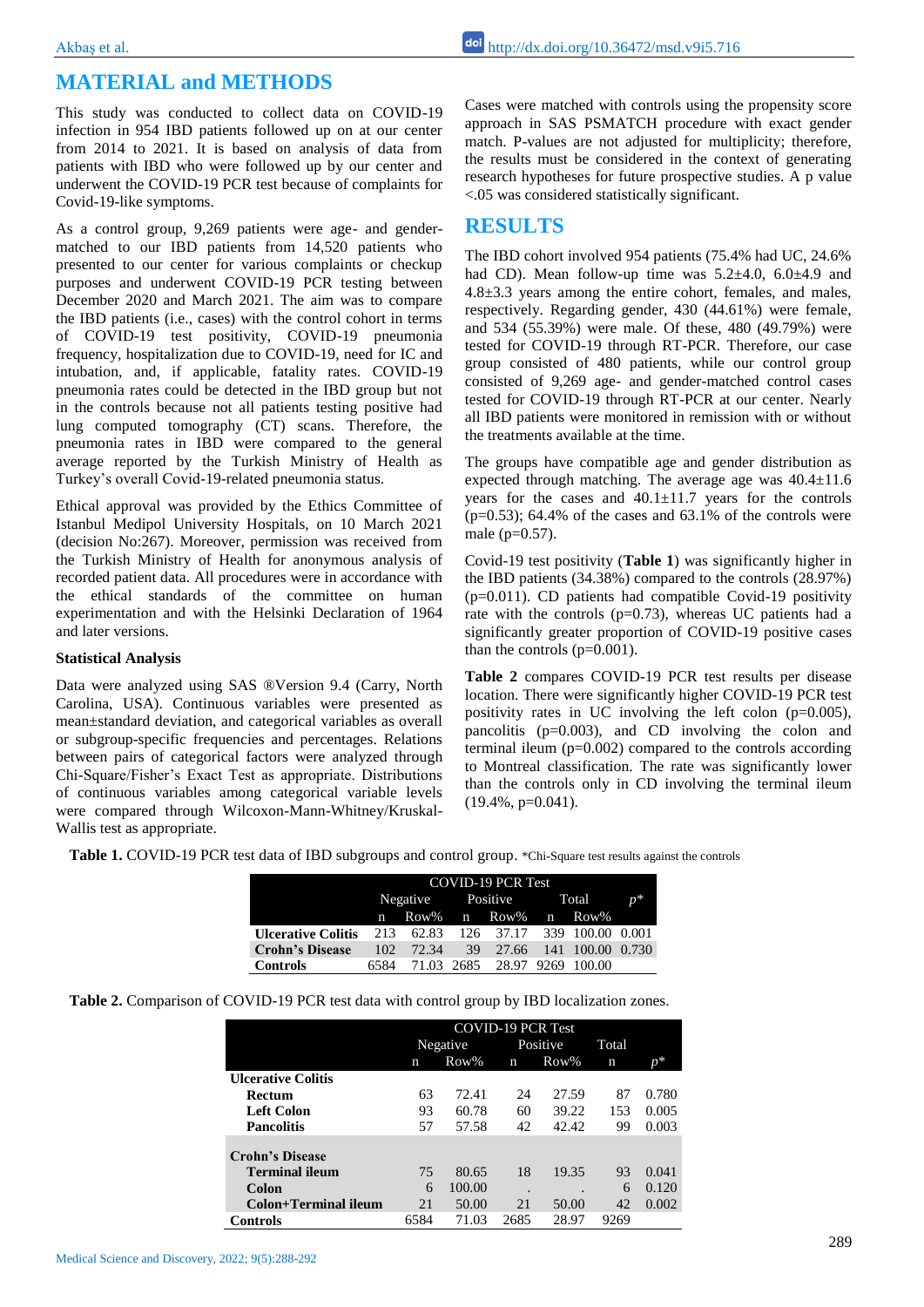Among the all IBD patients who tested positive for COVID-19 PCR, 5.45% were those who did not receive treatment, 60% received mesalazine (Dr. Falk Pharma GmbH, Neuenburg, Germany) only, 30.91% received mesalazine and azathioprine, and 3.64% received anti-TNF. Compared to the control group, statistically significantly greater proportion of those receiving mesalazine and azathioprine tested positive for COVID-19  $(43.6\% , p=0.0005)$ . Because of insufficient number of cases, no significant difference could be found between other subgroups and the controls.

Overall, the incidence of COVID-19 pneumonia in IBD patients was greater than the national Covid-19 related pneumonia incidence in Turkey (23.63% vs. 5.28%, respectively, p<0.0001) (see **Table 3 and Figure 1**). However, this difference was interestingly attributed to the high incidence of COVID-19 pneumonia found in UC patients (30.95% vs. 5.28%, respectively). None of the CD patients had COVID-19 pneumonia. Hospitalization due to Covid-19 also differed significantly among the groups.

In terms of admission to ICU and intubation, there was a significant difference between the IBD and control groups (p<0.0001) and between the UC and control groups  $(p<0.0001)$ .

Akbas et al.  $\frac{d\alpha}{dt}$  http://dx.doi.org/10.36472/msd.v9i5.716

All nine patients who were admitted to ICU and were intubated had ulcerative pancolitis, and three were taking anti-tumor necrosis factor (anti-TNF) drugs, three were taking mesalazine, and azathioprine, and three were taking mesalazine only. There were significant differences in terms of gender between the UC, CD, and control groups among those with COVID-19; 34.55% of IBD patients with COVID-19 were female, and 65.45% were male. Moreover, males and females were significantly different regarding hospitalization, ICU treatment, and pneumonia  $(p<0.05)$ .

Hospitalized patients were divided into treatment subgroups. Statistical analysis was not possible for those followed without treatment and those receiving anti-TNF because of insufficient numbers of patients. Patients receiving mesalazine only and those receiving mesalazine and azathioprine were not significantly different from the controls in hospitalization  $(6.25\% \text{ vs. } 4.84\%, \text{ p=0.53, and } 6.30\% \text{ vs. }$ 0.65, p=0.65), but more frequently required IC and intubation than the controls  $(3.13\% \text{ vs. } 0.6\%, \text{ p=0.0031, and } 6.28\% \text{ vs. } 0.6\% \text{ or } 6.2\% \text{ vs. } 6.2\% \text{ or } 6.2\% \text{ or } 6.2\% \text{ or } 6.2\% \text{ or } 6.2\% \text{ or } 6.2\% \text{ or } 6.2\% \text{ or } 6.2\% \text{ or } 6.2\% \text{ or } 6.2\% \text{ or } 6.2\% \text{ or } 6.2\% \text{ or }$ 0.6%, p<0.0001). The disease was not lethal in any of our patients diagnosed with IBD and tested positive for COVID-19, resulting in a mortality rate of 0%.

|  |  | Table 3. Pneumonia, hospitalization and IC statistics in IBD and control groups |  |  |  |  |  |
|--|--|---------------------------------------------------------------------------------|--|--|--|--|--|
|--|--|---------------------------------------------------------------------------------|--|--|--|--|--|

|                      |                                   | <b>IBD</b> |                         |        |             | <b>CONTROL</b> |             |          |                                                 |  |
|----------------------|-----------------------------------|------------|-------------------------|--------|-------------|----------------|-------------|----------|-------------------------------------------------|--|
|                      | <b>Ulcerative Colitis</b><br>(UC) |            | Crohn's Disease<br>(CD) |        | Total       |                | Total       |          |                                                 |  |
|                      | n                                 | Col%       | n                       | Col%   | $\mathbf n$ | Col%           | $\mathbf n$ | Col%     | $n^*$                                           |  |
| COVID-19's pneumonia |                                   |            |                         |        |             |                |             |          |                                                 |  |
| Yes                  | 39                                | 30.95      | $\Omega$                | 0.00   | 39          | 23.64          | N/A         | $5.28**$ | $\leq 0.0001^{\rm a}$ , $\leq 0.0001^{\rm b}$ , |  |
| N <sub>0</sub>       | 87                                | 69.05      | 39                      | 100.00 | 126         | 76.36          | N/A         | 94.72**  | <0.0001 $^{\circ}$ , 0.14 $^{\circ}$            |  |
| Hospitalization      |                                   |            |                         |        |             |                |             |          |                                                 |  |
| Yes                  | 15                                | 11.90      | $\Omega$                | 0.00   | 15          | 9.09           | 130         | 4.84     | $0.0008^{\text{a}}$ , $0.0373^{\text{b}}$ ,     |  |
| No                   | 111                               | 88.10      | 39                      | 100.00 | 150         | 90.91          | 2555        | 95.16    | $0.0005^{\circ}, 0.20^{\circ}$                  |  |
| <b>ICU</b> Treatment |                                   |            |                         |        |             |                |             |          |                                                 |  |
| Yes                  | 9                                 | 7.14       | $\Omega$                | 0.00   | 9           | 5.45           | 16          | 0.60     | $< 0.0001^{\text{a}}$ , $0.11^{\text{b}}$ ,     |  |
| N <sub>0</sub>       | 117                               | 92.86      | 39                      | 100.00 | 156         | 94.55          | 2669        | 99.40    | <0.0001 $^{\circ}$ , 0.66 <sup>d</sup>          |  |
| <b>OVERALL TOTAL</b> | 126                               | 100.00     | 39                      | 100.00 | 165         | 100.00         | 2685        | 100.00   |                                                 |  |

\*Chi-Square test results against the controls

\*\*The percentage is the average data for the whole of Turkey.

<sup>a</sup> Case Group (IBD) vs. Control Group, bUC vs. CD, cUC vs. Control Group, dCD vs. Control Group



**Figure 1.** COVID-19 related results of case and control group participants.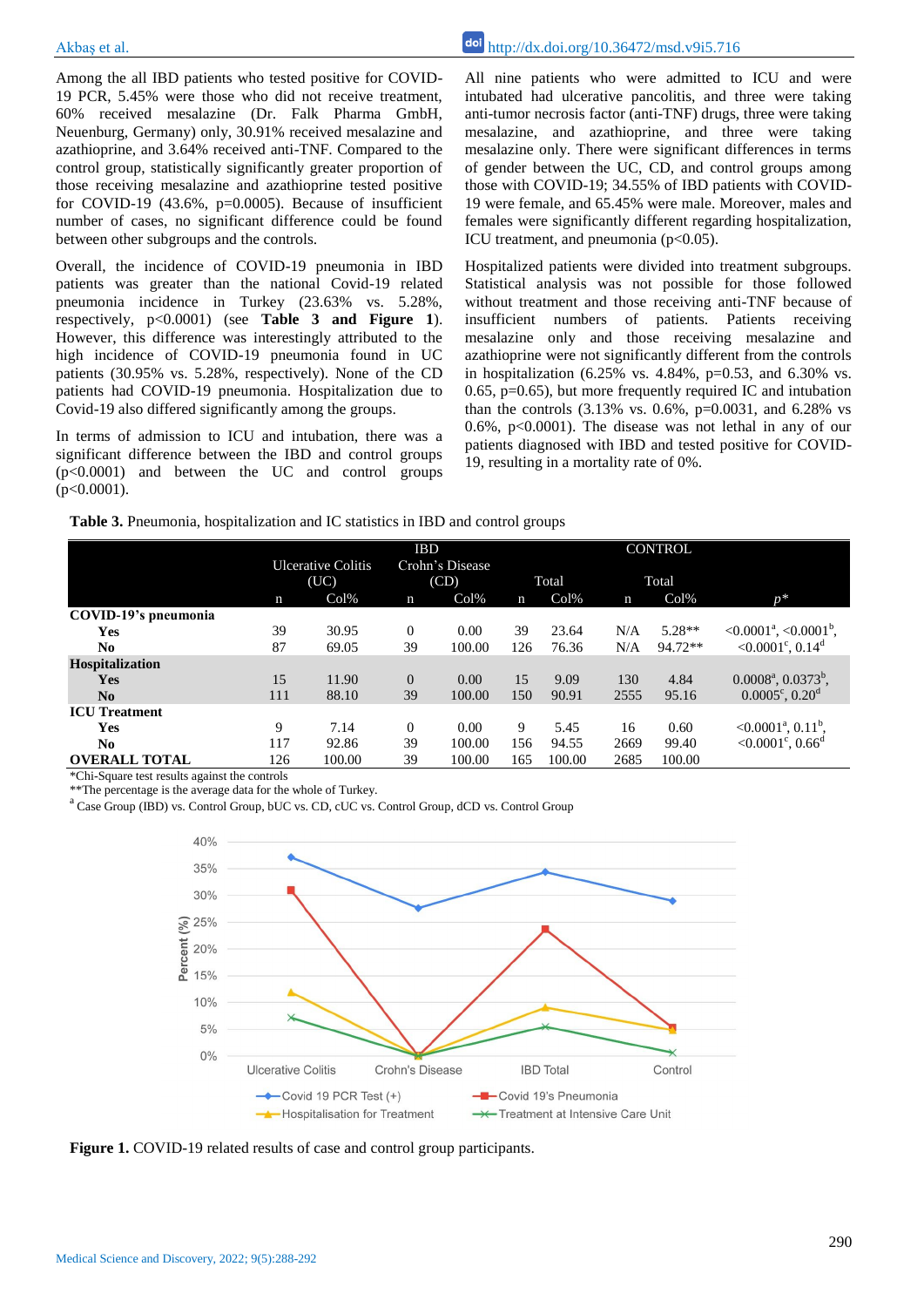# **DISCUSSION**

Although the specific origin of IBD is unknown, most experts believe it is tissue damage caused by an overactive immune response to luminal bacteria in the intestines through various environmental effects in genetically susceptible people (6). IBDs affect millions of people and cause several symptoms/conditions, necessitating drug use, but they also put patients at risk of developing other complications (7). Coronaviruses bind to their targets in cells via angiotensinconverting enzyme-2 (ACE2) (8). Morphologically, epithelial cells in the lungs, intestines, kidneys, and blood vessels secrete ACE2 with the highest concentrations in the terminal ileum and colon (9). In studies on different biological samples of SARS-Cov-2 in COVID-19 patients, the virus was isolated from approximately 50% of fecal samples. Moreover, approximately 1/5 of patients continue to test positive through fecal samples after testing negative through respiratory tract samples (10). These findings explain why COVID-19 patients develop GIS symptoms and how SARS-Cov-2 also spreads through the fecal route. ACE2 secretion is increased in the inflamed bowel of IBD patients (11). Moreover, proteomics studies on IBD tissue samples revealed that ACE2 secretion increase was more pronounced in CD than UC (12). Aside from binding to ACE2, coronavirus envelope must also fuse with the host cell membrane for infection to occur. This is aided by specific fusion or "spike" proteins known to be upregulated in IBD (13). These findings indicate that IBD patients' inflamed intestinal mucosa is an ideal entry point for the virus into tissues. However, the thesis that the GIS mucosa, apart from the respiratory tract mucosa, is another entry point for SARS-Cov-2 to the body has yet to be proven.

A study from Italia (14) reported a significant link of increased risk between active IBD and COVID-19 pneumonia and death from COVID-19; while deaths due to COVID-19 were not significantly related to corticosteroid and anti-TNF use, being older than 65 was the strongest predictor of death (14). A new IBD series reported a 5% mortality rate from Spain (15). COVID-19 infection rate was lower in IBDs than in controls, while the mortality rates were similar in another study from Spain (16). However, there are some issues with determining and accurately comparing data from IBD and control groups in all these study series. The limitation of our study is that not all IBD patients we followed were tested for COVID-19 PCR, but it is important to note that the control and case group cohorts were from the same center and were similar in age and gender.

### **CONCLUSION**

We found that while IBD patients had an increased risk of COVID-19 infection and associated pneumonia, hospitalization, and ICU treatment, their mortality rates did not rise. There was no particular mortality risk regarding the prevalence and type of treatment, either. Therefore, it is recommended not to discontinue IBD patients' ongoing treatment during COVID-19 infection and to closely monitor the symptoms/signs of patients taking immunosuppressants. However, according to the guidelines, IBD patients over the age of 60 and/or those with comorbidity are at a higher risk of COVID-19 pneumonia and, therefore should avoid activities that increase the risk of disease transmission (17).

Akbas et al.  $\frac{d\alpha}{dt}$  http://dx.doi.org/10.36472/msd.v9i5.716

Although IBD patients have a higher risk of COVID-19 infection, we believe that the lack of a parallel increase in mortality is due to the immunomodulatory treatments, which protect them from "cytokine storm" — thought to be the main cause of COVID-19 infection-related mortality.

**Author Contributions: EA, MSA:** Concept, Data collection and/or processing, Analysis and/or interpretation, Literature review, **EA:** Writing, and Revision.

**Conflict of interest:** The author declared no potential conflicts of interest with respect to the research, authorship, and/or publication of this article. This article did not receive a specific grant from funding agencies in the public, commercial, or not-for-profit sectors.

**Ethical approval:** All procedures performed in this study were in accordance with the ethical standards of the institutional research committee. Ethics Committee of Istanbul Medipol University Hospitals, on 10 March 2021 (decision No:267)

### **REFERENCES**

- 1. Kelsen JR, Sullivan KE. Inflammatory bowel disease in primary immunodeficiencies. Curr Allergy Asthma Rep. 2017;17(8):57. doi: 10.1007/s11882-017-0724-z
- 2. Katz JA. Management of inflammatory bowel disease in adults. J Dig Dis. 2007;8(2):65-71. doi: 10.1111/j.1443-9573.2007.00287.x
- 3. Veauthier B, Hornecker JR. Crohn's Disease: Diagnosis and management. Am Fam Physician. 2018;98(11):661-9.
- 4. Ungaro R, Mehandru S, Allen PB, Peyrin-Biroulet L, Colombel J-F. Ulcerative colitis. Lancet. 2017;389(10080):1756-70. doi: 10.1016/S0140-6736(16)32126-2
- 5. Izda V, Jeffries MA, Sawalha AH. COVID-19: A review of therapeutic strategies and vaccine candidates. Clin Immunol. 2021;222:108634. doi: 10.1016/j.clim.2020.108634
- 6. MacDonald TT, Monteleone G. Immunity, inflammation, and allergy in the gut. Science. 2005;307(5717):1920-5. doi: 10.1126/science.1106442
- 7. Dulai PS, Thompson KD, Blunt HB, Dubinsky MC, Siegel CA. Risks of serious infection or lymphoma with anti–tumor necrosis factor therapy for pediatric inflammatory bowel disease: A systematic review. Clin Gastroenterol Hepatol. 2014;12(9):1443-51. doi: 10.1016/j.cgh.2014.01.021
- 8. Hoffmann M, Kleine-Weber H, Schroeder S, Krüger N, Herrler T, Erichsen S, et al. SARS-CoV-2 cell entry depends on ACE2 and TMPRSS2 and is blocked by a clinically proven protease inhibitor. Cell. 2020;181(2):271-80.e8. doi: 10.1016/j.cell.2020.02.052
- 9. Harmer D, Gilbert M, Borman R, Clark KL. Quantitative mRNA expression profiling of ACE 2, a novel homologue of angiotensin converting enzyme. FEBS Lett. 2002;532(1):107-10. doi: 10.1016/S0014-5793(02)03640-2
- 10. Wang W, Xu Y, Gao R, Lu R, Han K, Wu G, et al. Detection of SARS-CoV-2 in different types of clinical specimens. JAMA. 2020;323(18):1843-4. doi: 10.1001/jama.2020.3786